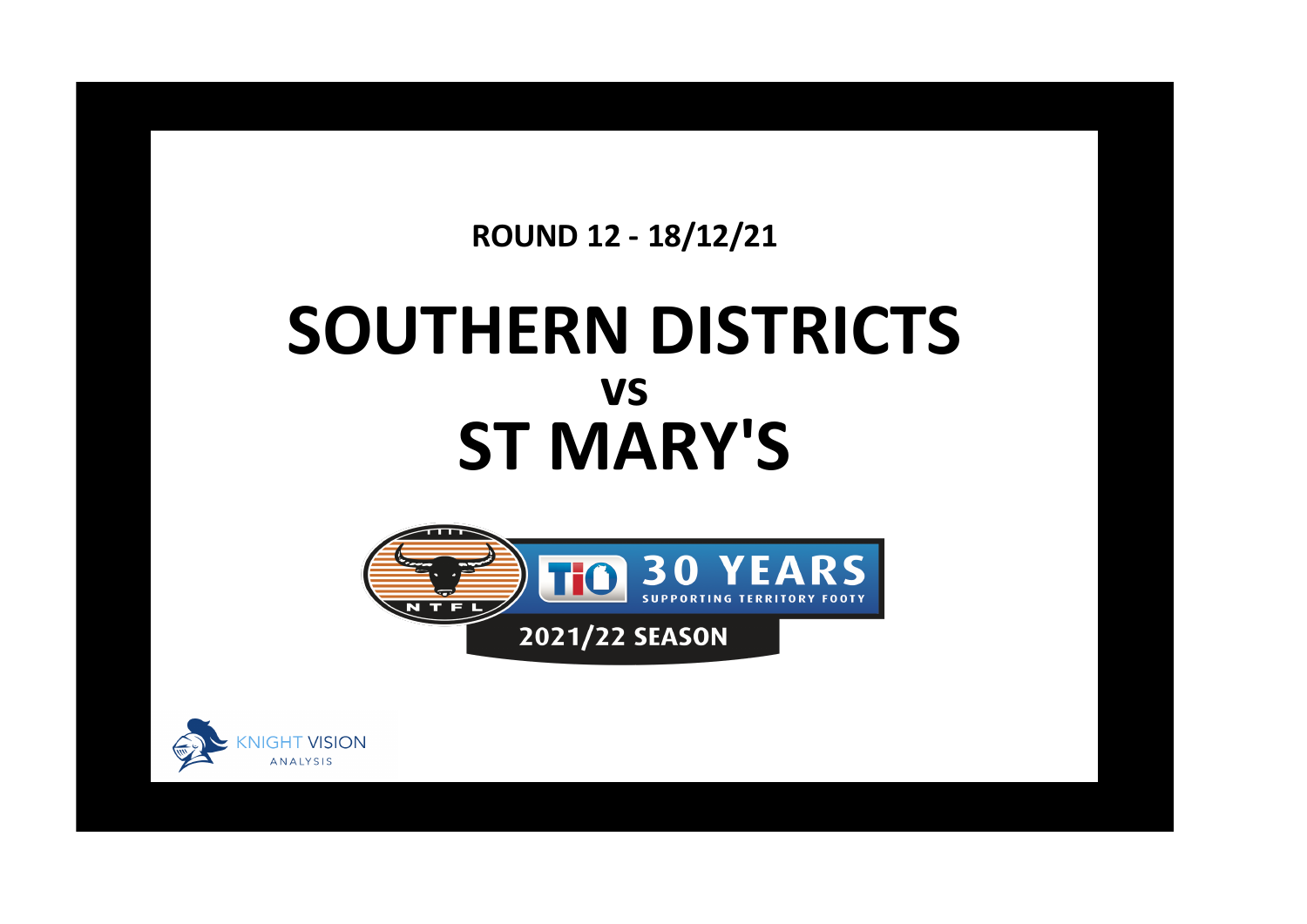|                         |                | <b>Southern Districts</b> |                |                         |                          |                |                         | <b>St Mary's</b> |                |              |              | <b>Differential</b> |                |         |              |
|-------------------------|----------------|---------------------------|----------------|-------------------------|--------------------------|----------------|-------------------------|------------------|----------------|--------------|--------------|---------------------|----------------|---------|--------------|
| Q <sub>1</sub>          | Q <sub>2</sub> | Q <sub>3</sub>            | Q4             | <b>TOTAL</b>            |                          | Q1             | Q <sub>2</sub>          | Q <sub>3</sub>   | Q <sub>4</sub> | <b>TOTAL</b> | Q1           | Q <sub>2</sub>      | Q <sub>3</sub> | Q4      | <b>TOTAL</b> |
| 32                      | 32             | 44                        | 35             | 143                     | <b>Kicks</b>             | 38             | 50                      | 62               | 60             | 210          | $-6$         | $-18$               | $-18$          | $-25$   | $-67$        |
| 15                      | 13             | 27                        | 14             | 69                      | <b>Handballs</b>         | 32             | 15                      | 25               | 20             | 92           | $-17$        | $-2$                | $+2$           | $-6$    | $-23$        |
| 47                      | 45             | 71                        | 49             | 212                     | <b>Disposals</b>         | 70             | 65                      | 87               | 80             | 302          | $-23$        | $-20$               | $-16$          | $-31$   | $-90$        |
| 2.13                    | 2.46           | 1.63                      | 2.50           | 2.07                    | <b>K:H Ratio</b>         | 1.19           | 3.33                    | 2.48             | 3.00           | 2.28         | $+0.95$      | $-0.87$             | $-0.85$        | $-0.50$ | $-0.21$      |
| 53%                     | 63%            | 61%                       | 63%            | 60%                     | Kick Eff. %              | 58%            | 76%                     | 74%              | 72%            | 71%          | $-5%$        | $-14%$              | $-13%$         | $-9%$   | $-11%$       |
| 67%                     | 69%            | 85%                       | 64%            | 74%                     | <b>Handball Eff. %</b>   | 75%            | 87%                     | 76%              | 70%            | 76%          | $-8%$        | $-17%$              | +9%            | $-6%$   | $-2%$        |
| 6                       | 8              | 6                         | 3              | 23                      | <b>Clangers</b>          | 4              | 3                       | 7                | $\mathbf{2}$   | 16           | $+2$         | $+5$                | $-1$           | $+1$    | $+7$         |
| 25                      | 20             | 27                        | 22             | 94                      | <b>Cont. Poss</b>        | 28             | 26                      | 34               | 35             | 123          | $-3$         | $-6$                | $-7$           | $-13$   | $-29$        |
| 23                      | 26             | 44                        | 25             | 118                     | <b>Unc. Poss</b>         | 41             | 39                      | 54               | 44             | 178          | $-18$        | $-13$               | $-10$          | $-19$   | $-60$        |
| 11                      | 8              | 16                        | 12             | 47                      | <b>Marks</b>             | 15             | 26                      | 27               | 27             | 95           | $-4$         | $-18$               | $-11$          | $-15$   | $-48$        |
| 9                       | 7              | 14                        | 11             | 41                      | <b>Unc. Marks</b>        | 13             | 21                      | 22               | 22             | 78           | $-4$         | $-14$               | $-8$           | $-11$   | $-37$        |
| $\overline{2}$          | $\mathbf{1}$   | $\overline{2}$            | 1              | 6                       | <b>Cont. Marks</b>       | $\overline{2}$ | 5                       | 5                | 5              | 17           | $\mathbf{0}$ | $-4$                | $-3$           | $-4$    | $-11$        |
| 1                       | $\mathbf{1}$   | $\overline{2}$            | 1              | 5                       | <b>Int. Marks</b>        | 4              | 4                       | 6                | 4              | 18           | $-3$         | $-3$                | $-4$           | $-3$    | $-13$        |
| 3                       | $\mathbf{1}$   | 3                         | 1              | 8                       | <b>F50 Marks</b>         | 4              | $\overline{7}$          | 4                | 4              | 19           | $-1$         | $-6$                | $-1$           | $-3$    | $-11$        |
| 9                       | 9              | 23                        | 8              | 49                      | <b>Handball Receives</b> | 22             | 12                      | 19               | 14             | 67           | $-13$        | $-3$                | $+4$           | $-6$    | $-18$        |
| 19                      | 17             | 21                        | 16             | 73                      | <b>Groundball Gets</b>   | 24             | 17                      | 22               | 24             | 87           | $-5$         | $\Omega$            | $-1$           | $-8$    | $-14$        |
| 4                       | 3              | 9                         | 6              | 22                      | <b>Hitouts</b>           | 10             | 12                      | 4                | 7              | 33           | $-6$         | $-9$                | $+5$           | $-1$    | $-11$        |
| 8                       | 9              | 7                         | 4              | 28                      | <b>Clearances</b>        | 9              | 5                       | 6                | 8              | 28           | $-1$         | $+4$                | $+1$           | $-4$    | $\mathbf 0$  |
| 12                      | 3              | $\overline{7}$            | 16             | 38                      | <b>Tackles</b>           | 16             | 6                       | 7                | 12             | 41           | $-4$         | $-3$                | $\Omega$       | $+4$    | $-3$         |
| $\overline{2}$          | 5              | 9                         | 11             | 27                      | <b>One Percenters</b>    | 8              | 4                       | 6                | 5              | 23           | $-6$         | $+1$                | $+3$           | $+6$    | $+4$         |
| $\overline{2}$          | 4              | 8                         | 8              | 22                      | <b>Spoils</b>            | 5              | $\mathbf{1}$            | 6                | 3              | 15           | $-3$         | $+3$                | $+2$           | $+5$    | $+7$         |
| 6                       | 3              | 6                         | 5              | 20                      | <b>Frees For</b>         | 3              | 4                       | 7                | 6              | 20           | $+3$         | $-1$                | $-1$           | $-1$    | $\bf{0}$     |
| $\overline{\mathbf{3}}$ | 4              | $\overline{\mathbf{z}}$   | 6              | 20                      | <b>Frees Against</b>     | 6              | $\overline{\mathbf{3}}$ | 6                | 5              | 20           | $-3$         | $+1$                | $+1$           | $+1$    | $\mathbf{0}$ |
| $\overline{7}$          | 5              | 9                         | $\overline{7}$ | 28                      | <b>Inside 50s</b>        | 13             | 14                      | 16               | 18             | 61           | $-6$         | $-9$                | $-7$           | $-11$   | $-33$        |
| 8                       | 8              | 8                         | 10             | 34                      | <b>Rebound 50s</b>       | 5              | 5                       | 8                | 6              | 24           | $+3$         | $+3$                | $\mathbf{0}$   | $+4$    | $+10$        |
| 43%                     | 20%            | 56%                       | 29%            | 39%                     | Score / 150 %            | 54%            | 93%                     | 63%              | 44%            | 62%          | $-11%$       | $-73%$              | $-7%$          | $-16%$  | $-23%$       |
| $\overline{\mathbf{2}}$ | 0              | 1                         | 1              | 4                       | <b>Goals</b>             | 4              | 6                       | 8                | 5              | 23           | $-2$         | $-6$                | $-7$           | $-4$    | $-19$        |
| 1                       | 1              | 4                         | 1              | $\overline{\mathbf{z}}$ | <b>Behinds</b>           | 3              | 7                       | 2                | 3              | 15           | $-2$         | -6                  | $+2$           | $-2$    | $-8$         |
| 13                      | 1              | 10                        | 7              | 31                      | <b>Score</b>             | 27             | 43                      | 50               | 33             | 153          | $-14$        | $-42$               | $-40$          | $-26$   | $-122$       |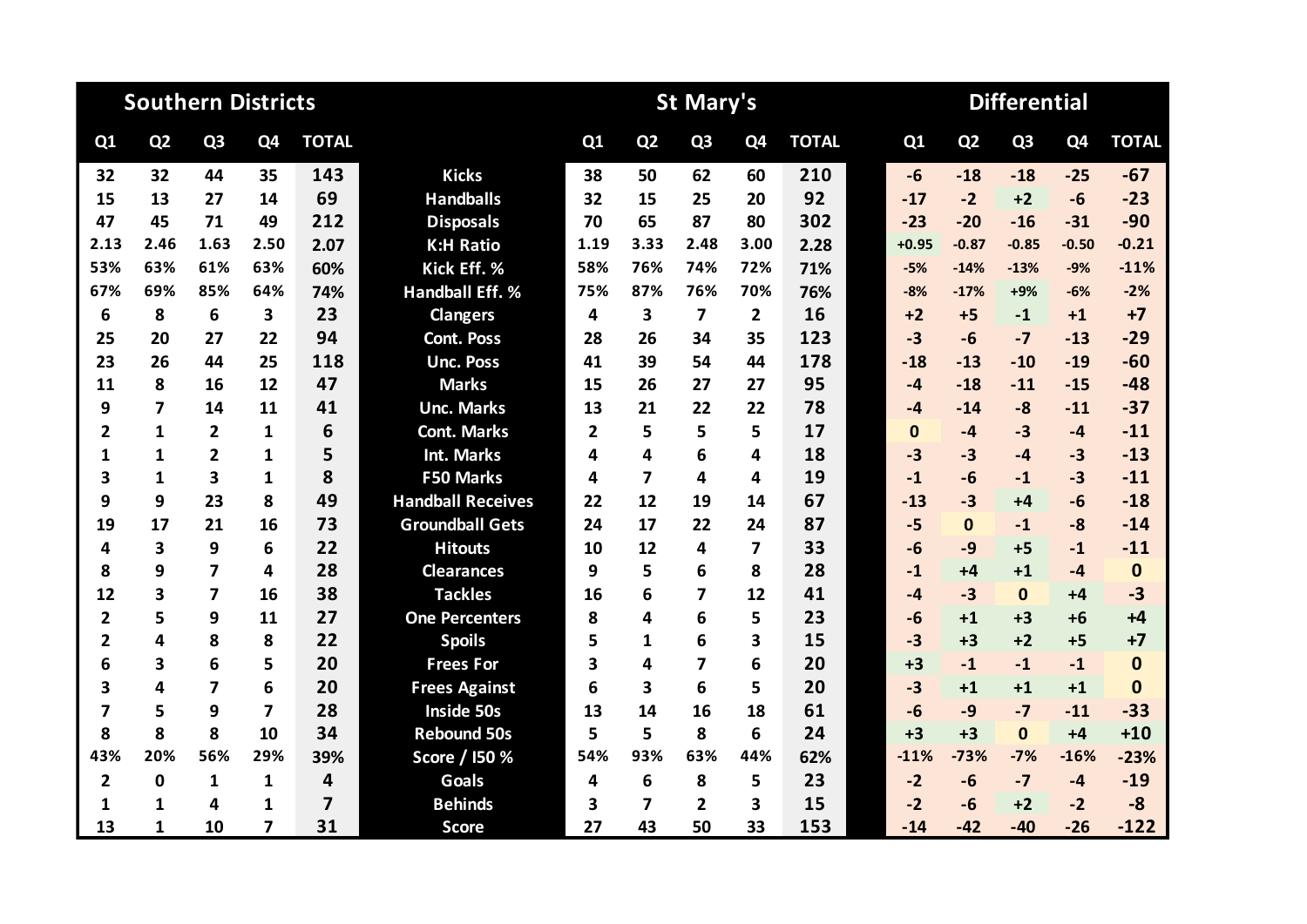|                      |     |       |     |         |             |      |           |     |     |                |            |    | <b>Southern Districts</b> |    |       |       |            |    |    |           |    |    |              |            |       |                |             |
|----------------------|-----|-------|-----|---------|-------------|------|-----------|-----|-----|----------------|------------|----|---------------------------|----|-------|-------|------------|----|----|-----------|----|----|--------------|------------|-------|----------------|-------------|
| <b>Player</b>        | К   |       | D   |         | KE% HE% CLG |      | <b>CP</b> | UP  | М   | UM             | CM         |    | IM F50M HR                |    | GBG   | но    | <b>CLR</b> | т  | 1% | <b>SP</b> | FF | FA | 150          | <b>R50</b> | G     | в              | <b>SA</b>   |
| 08 M Bowden          | 21  | 3     | 24  | 71% 67% |             | 2    | 4         | 19  | 9   | 9              | 0          | 3  | 0                         | 3  | 4     | 0     | 3          | 1  | 1  | 1         | 1  | 2  | 2            | 10         | 0     | $\Omega$       | 0           |
| 01 L Smith           | 14  | 4     | 18  |         | 57% 100%    | 2    | 7         | 10  | 3   | 3              | 0          | 0  | 0                         | 3  | 5     | 0     | 3          | 1  | 1  | 0         | 2  | 3  | 4            | 2          | 0     | 0              | 3           |
| 29 J Ganley          | 16  | 2     | 18  |         | 63% 100%    | 2    | 9         | 9   | 6   | 6              | 0          | 1  | 0                         | 2  | 8     | 0     | 4          | 4  | 0  | 0         | 2  | 2  | 5            | 2          | 0     | 0              | 1           |
| 20 E Maney           | 10  | 5     | 15  | 40%     | 100%        | 3    | 8         | 7   | 1   | 1              | 0          | 0  | 0                         | 6  | 7     | 0     | 1          | 3  | 5  | 3         | 1  | 0  | 0            | 8          | 0     | 0              | 0           |
| 26 W Rowlands        | 5   |       | 12  | 60%     | 71%         | 2    | 7         | 5   | 1   | 1              | 0          | 0  | 0                         | 4  | 5     | 0     | 1          | 3  | 0  | 0         | 2  | 0  | $\mathbf{1}$ | 1          | 0     | 0              | 1           |
| 14 B Schwarze        | 5   | 6     | 11  | 80%     | 67%         | 0    | 5         | 6   | 3   | 2              | 1          | 0  | 0                         | 3  | 4     | 0     | 1          | 2  | 0  | 0         | 0  | 0  | 2            | 1          | 0     | 0              | 0           |
| 35 P Gallow          | 6   | 5     | 11  | 83%     | 100%        | 0    | 6         | 5   | 3   | 3              | 0          | 0  | 0                         | 2  | 5     | 15    | 5          | 1  | 0  | 0         | 1  | 0  | 3            | 0          | 0     | $\Omega$       | 0           |
| 02 A Johnson         | 2   | 8     | 10  | 100%    | 63%         | 1    | 6         | 4   | 0   | 0              | 0          | 0  | 0                         | 3  | 5     | 0     | 0          | 1  | 0  | 0         | 2  | 0  | 0            | 1          | 0     | 0              | 0           |
| 03 J Ross            | 7   | 3     | 10  | 57%     | 33%         | 1    | 2         | 8   | 3   | 3              | 0          | 0  | 1                         | 3  |       | 0     |            | 2  | 0  | 0         | 1  | 3  | 5            | 0          | 0     | $\mathbf{1}$   | 1           |
| 23 F Driscoll        | 6   | 3     | 9   | 50%     | 33%         | 4    | 8         | 2   | 0   | 0              | 0          | 0  | 0                         | 1  | 6     | 2     | 0          | 3  | 12 | 11        | 2  | 3  | 0            | 5          | 0     | 0              | 0           |
| 24 L Delahey         | 7   | 2     | 9   | 86%     | 100%        | 0    |           |     | 0   | 0              | 0          | 0  | 0                         | 3  | 0     | 0     | 0          | 2  |    | 2         |    | 0  | 0            | 3          | 0     | 0              | 0           |
| 31 D Barry           | 6   | 3     | 9   | 33%     | 67%         | 0    | 6         | 4   | 0   | 0              | 0          | 0  | 0                         | 3  | 5     | 0     | 2          | 2  |    |           | 1  | 1  |              | 1          | 0     | 1              | 0           |
| 11 J Farrer          | 7   |       | 8   |         | 29% 100%    | 2    | 4         | 3   | 2   | $\overline{2}$ | 0          | 0  | 0                         | 1  | 4     | 0     | 3          | 3  | 0  | 0         | 0  | 1  |              | 0          | 0     | 0              | 0           |
| <b>18 H McInnes</b>  | 6   |       | 7   | 50%     | 100%        | 1    | 0         | 7   | 2   | 2              | 0          | 0  | 1                         | 3  | 0     | 0     | 0          | 2  | 0  | 0         | 2  | 1  | 0            | 0          | 2     | 1              | 0           |
| 19 L Williams        | 7   | 0     |     |         | 43% #####   | O    | 4         | 3   |     | 3              | 4          | 0  | 6                         | 0  | 0     | 0     | 0          | O  | O  | 0         | O  | 0  |              | 0          | 2     | $\overline{2}$ | 0           |
| 25 C Bowden          | 4   | 2     | 6   | 75%     | 100%        | 0    | 4         | 2   |     |                | 0          | 0  | 0                         | 1  | 3     | 0     |            |    |    |           |    | 1  | 2            | 0          | 0     | 0              | 2<br>nnnnnn |
| 06 R Bull            | 1   | 4     | 5   | 0%      | 75%         | 1    | 2         | 3   | 0   | 0              | 0          | 0  | 0                         | 3  | 2     | 0     | 0          | 3  | 2  |           | 0  | 0  | 0            | 0          | 0     | 0              | 0           |
| 13 R Bailey          | 2   | 3     | 5   | 100%    | 67%         | 0    |           | 3   |     |                | Ω          | 0  | 0                         | 2  | 2     | 0     |            | 0  | 0  | 0         | 0  | 0  | 0            | 0          | 0     | 0              | 0           |
| <b>32 T Boustead</b> | 3   | 2     | 5   | 100%    | 50%         | 0    | 3         | 2   | 2   | 1              | 1          | 1  | 0                         | 1  | 2     | 0     | 0          | 1  | 0  | 0         | 0  | 0  | 0            | 0          | 0     | 0              | 0           |
| 09 K Jones           | 2   | 2     | 4   | 50%     | 100%        | 0    | 2         | 2   | 2   | 2              | 0          | 0  | 0                         | 0  | 1     | 5     | 2          | 0  |    | 1         |    | 1  | 1            | 0          | 0     | 0              | 0           |
| 22 J Breed           | 2   | 2     | 4   | 0%      | 50%         | 1    | 3         | 2   | 0   | 0              | 0          | 0  | 0                         | 1  | 3     | 0     | 0          | 2  |    | 1         | 0  | 2  | 0            | 0          | 0     | 0              | 0           |
| 28 J Elder           | 1   | 1     | 2   | 100%    | 0%          | 0    |           | 2   | 1   | 1              | 0          | 0  | 0                         | 1  | 1     | 0     | 0          | 1  | 0  | 0         | 0  | 0  | 0            | 0          | 0     | 0              | 0           |
|                      |     |       |     |         |             |      |           |     |     |                |            |    |                           |    |       |       |            |    |    |           |    |    |              |            |       |                |             |
| <b>SDFC</b>          | 143 | 69    | 212 | 60%     | 74%         | 23   | 94        | 118 | 47  | 41             | 6          | 5  | 8                         | 49 | 73    | 22    | 28         | 38 | 27 | 22        | 20 | 20 | 28           | 34         |       |                | 8           |
| <b>SMFC</b>          | 210 | 92    | 302 |         | 71% 76%     | 16   | 123       | 178 | 95  | 78             | 17         | 18 | 19                        | 67 | 87    | 33    | 28         | 41 | 23 | 15        | 20 | 20 | 61           | 24         | 23    | 15             | 27          |
| <b>Differential</b>  | -67 | $-23$ | -90 | $-11%$  | $-2\%$      | $+7$ | $-29$     | -60 | -48 | -37            | $-11 - 13$ |    | $-11 - 18$                |    | $-14$ | $-11$ | 0          | -3 | +4 | $+7$      | 0  | 0  | $-33$        | $+10$      | $-19$ | -8             | $-19$       |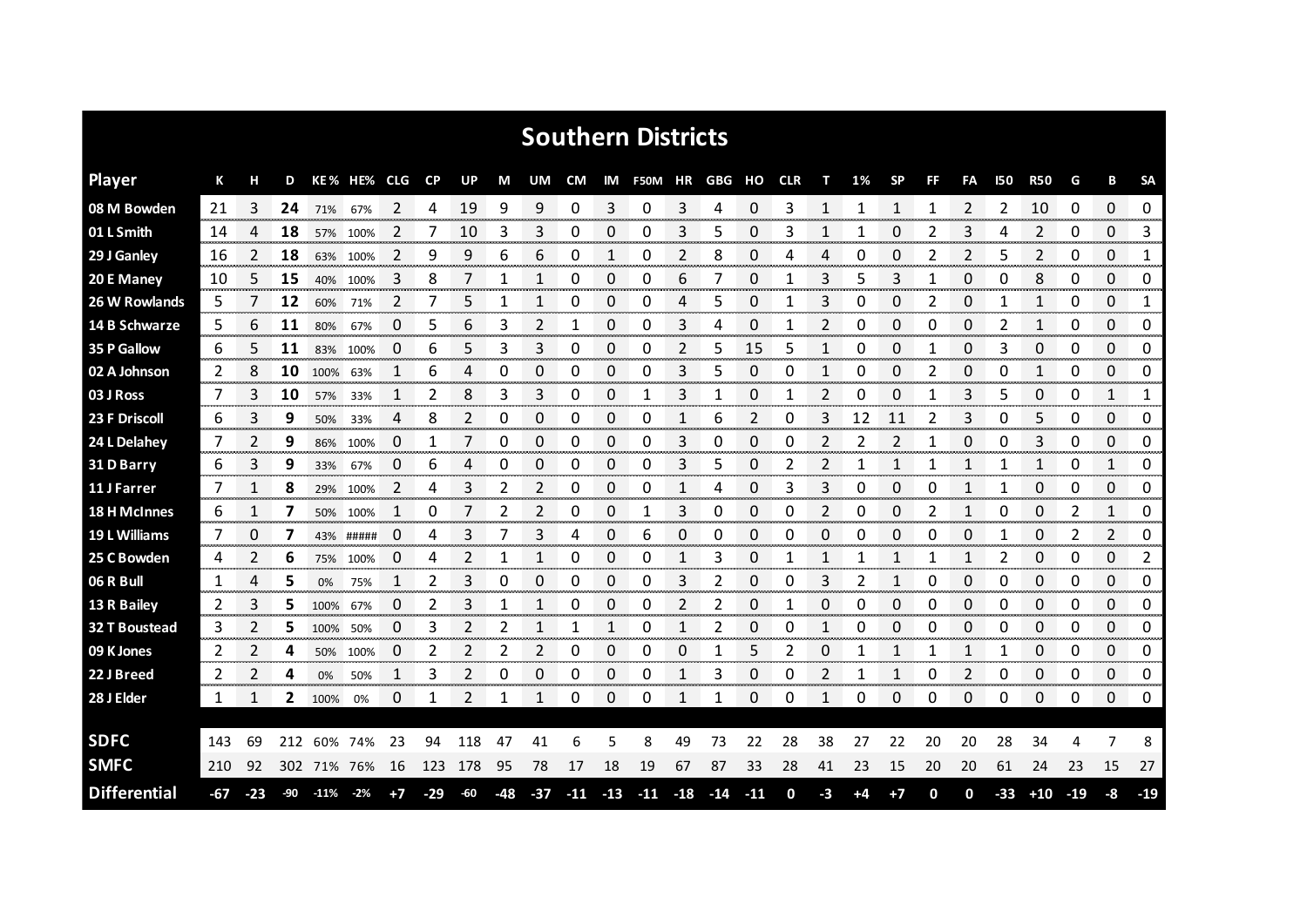|                     |     |             |       |                |             |          |           |       |       |    |             |       | <b>St Mary's</b> |    |        |       |            |                |    |           |    |                |            |                |       |                |           |
|---------------------|-----|-------------|-------|----------------|-------------|----------|-----------|-------|-------|----|-------------|-------|------------------|----|--------|-------|------------|----------------|----|-----------|----|----------------|------------|----------------|-------|----------------|-----------|
| <b>Player</b>       | К   | н           | D     |                | KE% HE% CLG |          | <b>CP</b> | UP    | M     | UM | CM          |       | IM F50M HR       |    | GBG HO |       | <b>CLR</b> | т              | 1% | <b>SP</b> | FF | FA             | <b>I50</b> | <b>R50</b>     | G     | В              | <b>SA</b> |
| 04 N Paredes        | 24  | 11          | 35    | 58%            | 73%         | 0        | 12        | 21    | 9     | 9  | 0           | 0     | 2                | 9  | 9      | 0     | 9          | 1              | 1  | 0         | 3  | $\overline{2}$ | 12         | 0              | 1     | $\mathbf{1}$   | 6         |
| 09 D Landt          | 26  | 8           | 34    | 69%            | 75%         |          | 20        | 14    | 5     | 5  | ი           |       |                  | 8  | 17     | 0     | 9          | 5              |    |           | 3  |                | 10         | 1              | 2     | 2              | 1         |
| 38 L Jellyman-Tumer | 14  | 7           | 21    | 71%            | 86%         | 1        | 10        | 13    | 8     | 7  |             |       | 0                | 5  |        | 0     | 2          | 4              | 0  | 0         | 2  | 2              | 6          | 2              | 0     | 0              | 1         |
| 26 H Labastida      | 10  | 9           | 19    | 70%            | 89%         | 0        | 6         | 13    | 11    | 10 |             |       | 0                | 2  | 4      | 0     | 2          | 2              | 2  | 0         |    | 0              | 0          | 0              | 0     | 0              | 1         |
| 03 Lachlan Taylor   | 15  | 3           | 18    | 67%            | 100%        | 2        | 5         | 13    | 4     | 3  | 1           | 1     | 1                | 8  | 3      | 0     | 0          | 3              |    | 1         | 1  | 1              | 7          | 4              | 1     | $\overline{2}$ | 2         |
| 12 J Salmon         | 13  | 4           | 17    | 31%            | 25%         | 3        | 5         | 12    | 6     | 6  | 0           | 0     | 3                | 2  | 4      | 0     |            | 4              |    |           |    |                |            | 2              | 1     | 4              | 1         |
| 42 B Hodges         | 16  | 1           | 17    | 63%            | 0%          | 3        | 5         | 12    | 6     | 5  | 1           | 1     | 0                | 6  | 3      | 0     |            | 0              | 4  | 4         |    | 3              | 3          | 4              | 0     | 0              | 0         |
| 24 J Calder         | 13  | 2           | 15    | 69%            | 50%         | 0        | 9         | 6     | 7     | 3  | 4           | 1     |                  | 2  | 4      | 0     | 0          | 0              |    | 0         |    |                | 0          | 0              | 8     | 4              | 1         |
| 05 K Parnell        | 8   | 6           | 14    | 100%           | 83%         | 1        | 7         | 7     | 5     | 4  | 1           | 2     | 0                | 2  | 5      | 0     | 0          | 1              | 2  | 2         | 1  | 0              | 1          | 1              | 0     | 0              | 0         |
| 10 S Rioli          | 10  | 4           | 14    | 80%            | 75%         | 2        | 6         | 8     | 3     | 3  | 0           | 0     | 0                | 3  | 6      | 0     | 0          | 1              |    | 1         | 0  | 0              | 3          | 0              | 0     | 0              | 3         |
| 33 B Tedcastle      | 8   | 4           | 12    | 75%            | 75%         | 0        | 6         | 5     | 2     | 0  | 2           | 0     | 2                | 2  | 3      | 0     | 0          | 3              | O  | 0         | 1  | 1              | 0          | 0              | 4     | 0              | 4         |
| 11 N Yarran         | 5   | 6           | 11    | 100%           | 67%         | 1        | 4         |       |       |    | 0           | 1     | 0                | 3  |        | 0     |            | 2              | Ω  | 0         | 0  | 0              |            | 1              | 1     | 0              | 1         |
| 02 S Holna          | 8   | 2           | 10    |                | 88% 100%    | $\Omega$ | 4         | 6     | 4     | 3  | 1           | 4     | 0                | 3  | 2      | 0     | 0          | $\overline{2}$ | 1  | 1         | 1  | 1              | 1          | $\overline{2}$ | 0     | 0              | 2         |
| 31 Z Robinson       | 5   | 5           | 10    | 80%            | 100%        | 0        | 3         |       | 3     | 3  | 0           | 0     | 0                | 4  | 2      | 0     | 1          | 2              |    | 1         |    | 0              | 1          | 3              | 0     | 0              | 0         |
| 07 N Lockyer Jnr    | 8   |             | 9     |                | 75% 100%    | 0        | 4         | 5     | 4     | 3  | 1           | 0     | 2                | 2  | 3      | 0     | 0          | 2              | 0  | 0         | 0  | 1              | 1          | 0              | 4     | 0              | 1         |
| 20 R Smith          | 3   | 6           | 9     | 100% 83%       |             | 0        | 4         | 5     | 5     | 4  | 1           | 0     | 0                | 1  | 3      | 18    | 1          | 0              | 2  | 0         | 0  | 1              | 2          | 1              | 0     | 0              | 1         |
| 27 G Gallus         | 6   | 1           | 7     | 83%            | 100%        | 0        | 2         | 5     | 4     | 3  | 1           | 1     | 0                | 1  | 0      | 0     | 0          | 4              | 0  | 0         | 1  | 0              | 1          | 1              | 0     | 0              | 1         |
| 40 X Vallejo        | 2   | 5           | 7     | 0%             | 60%         | 1        | 2         | 5     | 1     | 1  | 0           | 0     | 0                | 2  | 2      | 0     | ი          | 2              | 0  | 0         | 0  | 1              | 0          | 0              | 0     | 0              | 0         |
| 21 Braxton Ah Mat   | 4   | 2           | 6     | 100%           | 50%         | 0        | 3         | 3     | 2     | 1  | 1           | 2     | 0                | 0  | 2      | 0     | 1          | 0              | 0  | 0         | 0  | 0              | 0          | $\mathbf{1}$   | 0     | 0              | 0         |
| 23 J Toa            | 1   | 4           | 5.    | 100% 75%       |             |          | 2         | 3     | 1     | 1  | 0           | 1     | 0                | 1  | 2      | 15    | 0          | 1              | 2  | 1         | Ω  |                | O          | 0              | 0     | 0              | 0         |
| 39 B Browne         | 5   | 0           | 5     | 80%            | #####       | 0        | 1         | 4     | 2     | 2  | 0           | 0     | 0                | 1  | 0      | 0     | 0          | 1              | 0  | 0         | 1  | 2              | 4          | 0              | 0     | 0              | 1         |
| 19 J Cullen         | 3   | 1           | 4     | 100% 100%      |             | 0        | 3         | 1     | 2     | 1  | 1           | 1     | 1                | 0  | 2      | 0     | 0          | 1              | 2  | 2         | -1 | 1              | 0          | 1              | 1     | 0              | 0         |
|                     |     |             |       |                |             |          |           |       |       |    |             |       |                  |    |        |       |            |                |    |           |    |                |            |                |       |                |           |
| <b>SMFC</b>         | 210 | 92          | 302   | 71%            | 76%         | 16       | 123       | 178   | 95    | 78 | 17          | 18    | 19               | 67 | 87     | 33    | 28         | 41             | 23 | 15        | 20 | 20             | 61         | 24             | 23    | 15             | 27        |
| <b>SDFC</b>         | 143 | 69          | 212   |                | 60% 74%     | 23       | 94        | 118   | 47    | 41 | 6           | 5     | 8                | 49 | 73     | 22    | 28         | 38             | 27 | 22        | 20 | 20             | 28         | 34             | 4     | 7              | 8         |
| <b>Differential</b> |     | $+67$ $+23$ | $+90$ | $+11\%$ $+2\%$ |             | -7       | $+29$     | $+60$ | $+48$ |    | $+37$ $+11$ | $+13$ | $+11$ $+18$      |    | $+14$  | $+11$ | 0          | $+3$           | -4 | -7        | 0  | 0              | $+33$      | $-10$          | $+19$ | $+8$           | $+19$     |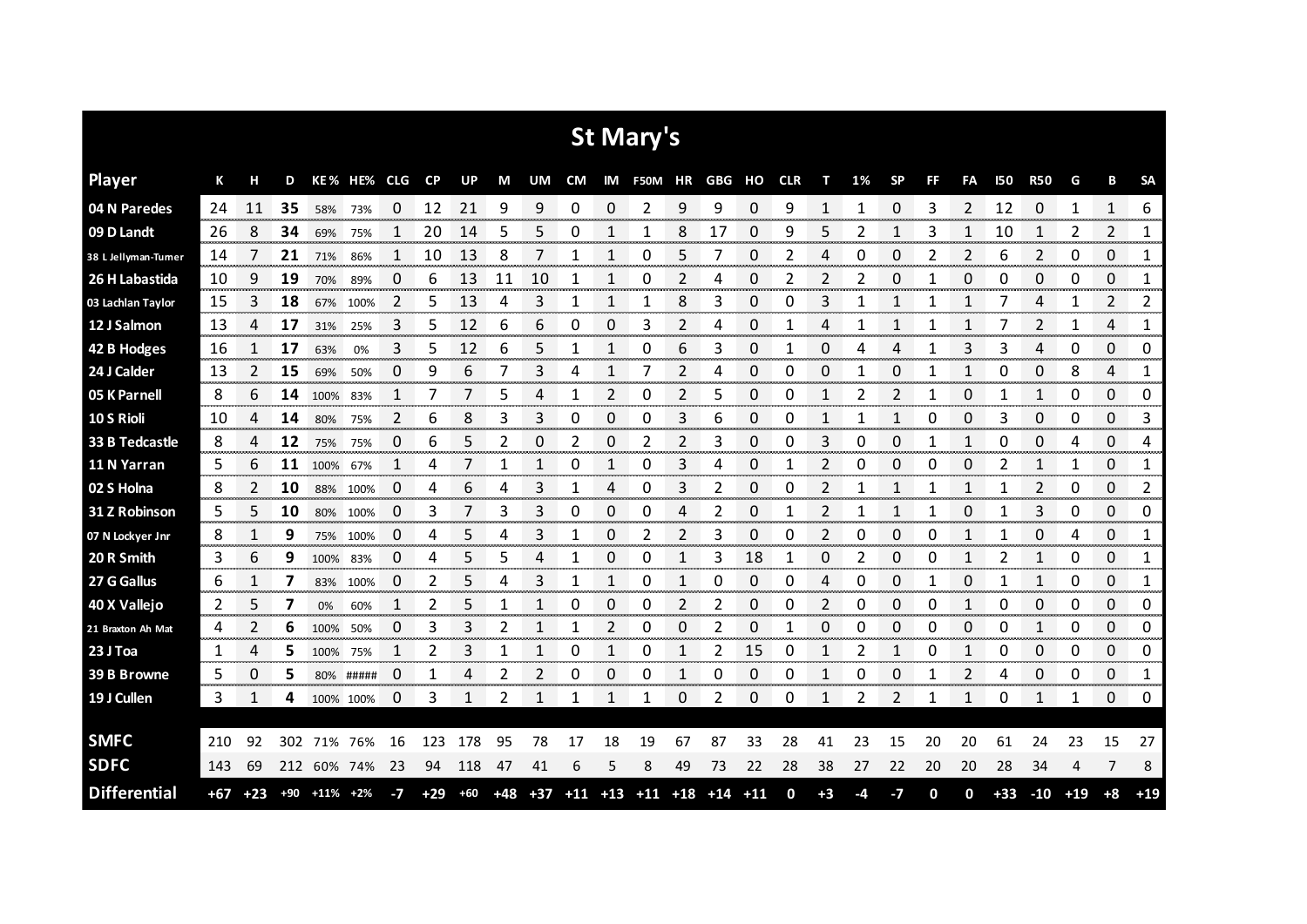|                        |             | <b>Score Sources</b> |
|------------------------|-------------|----------------------|
|                        | <b>SDFC</b> | <b>SMFC</b>          |
| <b>Turnover</b>        | 3.2.20      | 17.11.113            |
| <b>Stoppage</b>        | 1.5.11      | 6.3.39               |
| <b>Kick In</b>         | 0.0.0       | 0.1.1                |
| <b>TOTAL</b>           | 4.7.31      | 23.15.153            |
|                        |             | Defensive 50         |
| <b>Turnover</b>        | 1.0.6       | 1.4.10               |
| <b>Stoppage</b>        | 0.0.0       | 0.0.0                |
| <b>Kick In</b>         | 0.0.0       | 0.1.1                |
| <b>TOTAL</b>           | 1.0.6       | 1.5.11               |
|                        |             | <b>Midfield</b>      |
| <b>Turnover</b>        | 2.2.14      | 13.6.84              |
| <b>Centre Bounce</b>   | 0.3.3       | 4.1.25               |
| <b>B/ARC Stoppages</b> | 1.2.8       | 1.2.8                |
| <b>TOTAL</b>           | 3.7.25      | 18.9.117             |
|                        |             | <b>Forward 50</b>    |
| <b>Turnover</b>        | 0.0.0       | 3.1.19               |
| <b>Stoppage</b>        | 0.0.0       | 1.0.6                |
| <b>TOTAL</b>           | 0.0.0       | 4.1.25               |